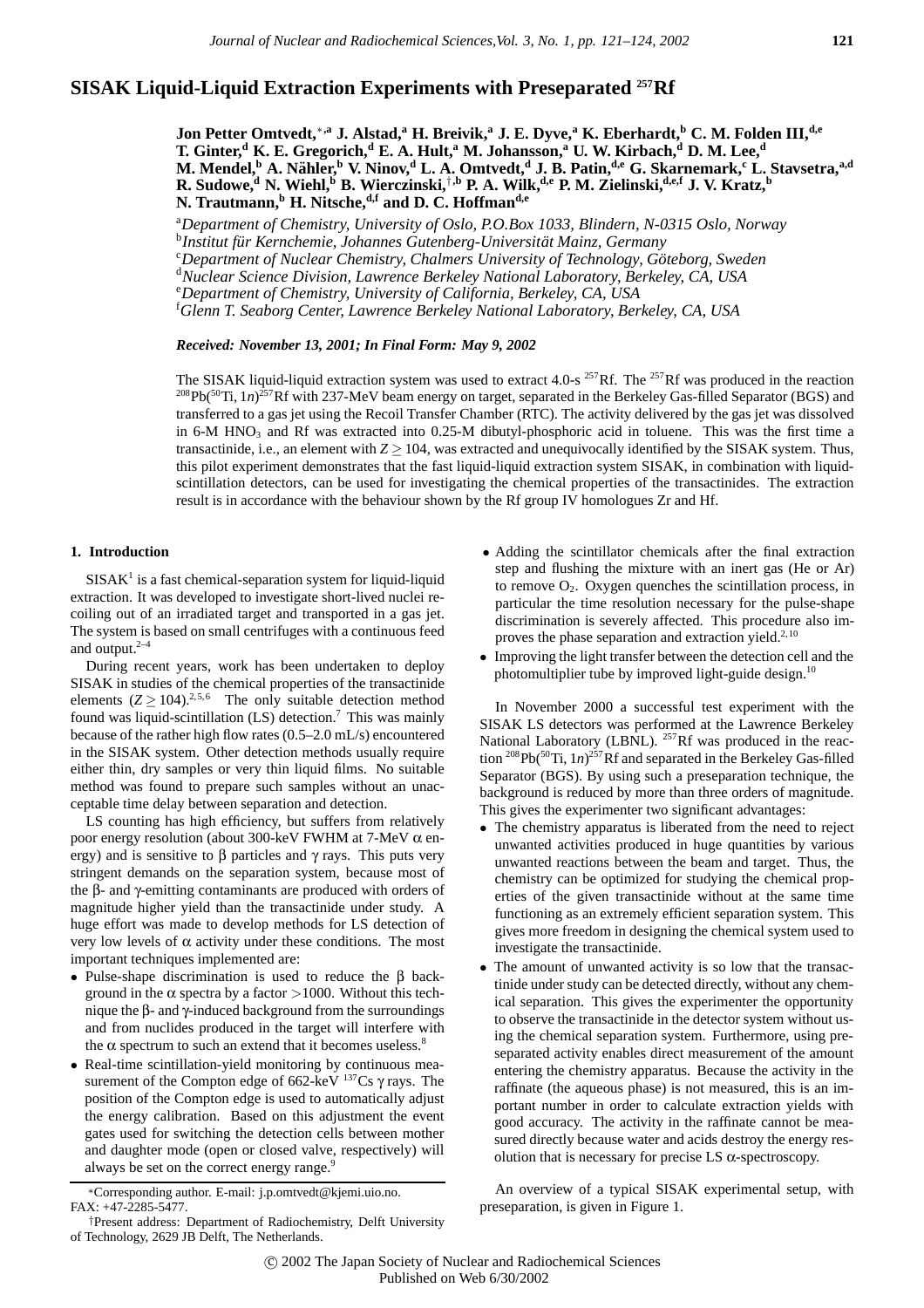

**Figure 2.** Schematic diagram of the SISAK liquid-liquid extraction system.

# **2. Experimental**

An experiment in which the BGS was used as a preseparator was performed.  $^{257}$ Rf was produced in the reaction  $^{208}Pb(^{50}Ti, 1n)^{257}Rf$ , which has a cross section of about 10 nb. <sup>257</sup>Rf has a metastable state with half-life = 4.0 s and a ground state with half-life 3.5 s. About 63% of the decay is from the metastable state.<sup>11</sup>

The  $237$ -MeV  $50$ <sup>-Ti<sub>12+</sub> beam was delivered by the LBNL 88-</sup> Inch Cyclotron with about 200–300 pnA intensity. The <sup>208</sup>Pb targets was mounted on the standard BGS rotating target-wheel. At the exit of the BGS the separated <sup>257</sup>Rf-ions were transferred to a He/KCl gas jet by the recently constructed Recoil Transfer Chamber (RTC).

The amount of  $257$ Rf entering the RTC was measured with an array of Si-strip detectors. Six to seven <sup>257</sup>Rf<sup>-253</sup>No ααcorrelations per hour were detected. This corresponds to about  $25^{257}$ Rf nuclides entering the RTC per hour.<sup>13</sup>

The mean transport time from the RTC to the SISAK-LS detector cells was measured using Hf activity produced in the reaction  ${}^{120}Sn({}^{50}Ti, xn){}^{170-x}Hf$ . The main activity detected in an HPGe detector facing the detection cell was from <sup>164–166</sup>Hf nuclides and their daughters. The half-lives of these nuclides are larger than one minute, thus their decay should not influence the shape of the transport-time distribution to any significant degree. A transport time of about 6 s for break-through and about 11 s for the main part of the reaction products was observed.<sup>13</sup>

A test with the SISAK LS-detectors was then performed. Any α-event with an energy between 8.3 and 10.5 MeV forced the cell to close, i.e., switch to daughter mode. The cell remained in daughter mode for more than five daughter  $(^{253}$ No) half-lives. The measured correlation matrix clearly shows that the SISAK LS-detection system is able to detect nuclides at a rate of less than one atom per hour. Experimental details can be found in Reference 13.

Thus having proven that the LS detection system worked, pilot liquid-liquid extraction experiments were performed: Rf was extracted from a  $6-M$  HNO<sub>3</sub> solution into  $0.25-M$ dibutyl-phosphoric acid (HDBP) in toluene as a nitrate-dibutylphosphate complex. Figure 2 shows a schematic diagram of the experimental setup. In the first section, the mixer/degasser,

the gas-jet transported activity  $(1.3 \pm 0.1 \text{ L/min} \text{ He with KCl})$ aerosol particles) is dissolved in the  $6-M$  HNO<sub>3</sub> solution  $(0.50 \pm 0.05 \text{ mL/s}$  flow rate at 60 °C) and the gas is removed. In the next centrifuge the main extraction is performed. Here the Rf-nitrate complexes in the aqueous phase are thoroughly contacted  $(\sim 50-100$  ms) with the 0.25-M HDBP solution  $(0.42 \pm 0.05 \text{ mL/s}$  flow rate) and extracted as a nitrate-dibutylphosphate complex into the organic toluene solution. Then the organic phase is washed with 2.0-M NaNO<sub>3</sub> (0.42  $\pm$  0.05 mL/s flow rate) to remove dissolved  $HNO<sub>3</sub>$ , which severely quenches and oxidizes the scintillator ingredients otherwise. After the washing step the scintillator ingredients, methyl-naphthalene, dimethyl-POPOP, and trioctyl-amine (TOA), are mixed with the organic phase in a 1 : 1 ratio. The scintillator cocktail (i.e., the mixture of the organic phase and the scintillator ingredients) fed to the detectors consisted of: 1.5-g/L dimethyl-POPOP, 25-vol% methyl-naphthalene, 3-mL/L TOA, 0.125-M HDBP, and toluene as solvent. The TOA prevents any  $HNO<sub>3</sub>$  traces left after the washing step from interfering with the scintillator performance. Together with the scintillator ingredients, He gas is also forced into the second mixer to remove  $O_2$ , which quenches the scintillation process. In the final centrifuge the He is removed and the organic phase/scintillator mixture is pumped to the detectors at a flow rate of  $0.84 \pm 0.07$  mL/s.

#### **3. Results**

The HDBP extraction experiment collected data for a total of 17.8 hours. The beam integral was  $8.34 \times 10^{16}$   $^{50}$ Ti<sup>12+</sup> particles, corresponding to an average beam intensity of 208 pnA. During this period five <sup>257</sup>Rf<sup>-253</sup>No  $\alpha\alpha$  correlations were observed in detector 1 and none in detector 2. Detector 3 was not used. In Figure 3 the correlation matrix is shown for detector 1. The analysis method is thoroughly described in Reference 13.

During an experiment in which the activity introduced into the system was detected directly, 37 correlations were observed in the same energy region in a 31.3 hour experiment with a beam integral of  $1.86 \times 10^{17}$  (Ref. 13). In this experiment the activity was dissolved directly in the scintillator and led straight to the detectors with a flow rate of  $0.84 \pm 0.06$  mL/s. As three of the four centrifuges in Figure 2 were not used in this experiment,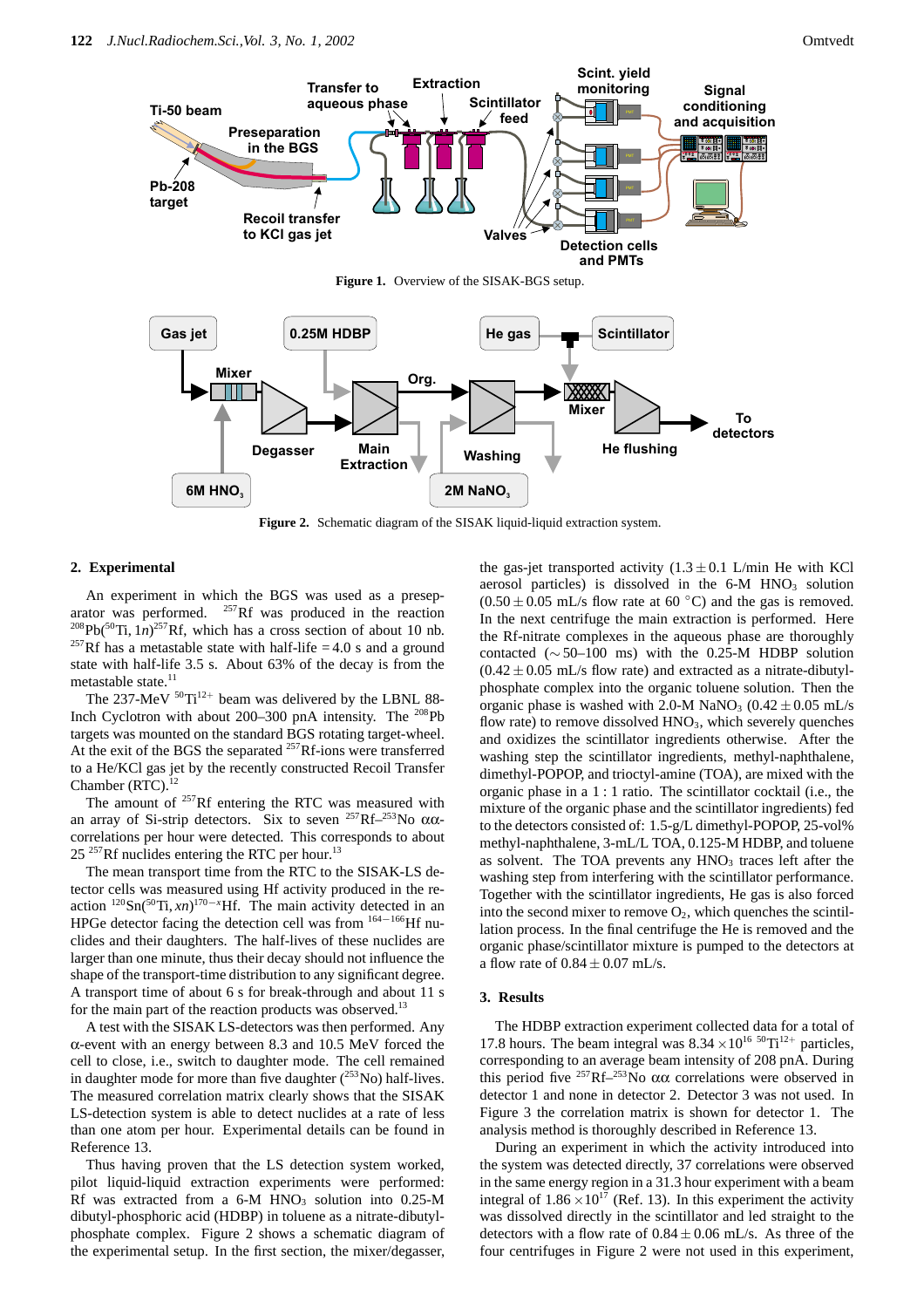the transport time was much faster. Therefore, the number of correlations in the two experiments cannot be compared directly, since corrections for decay losses must be taken into account.

It is important to be able to calculate the decay correction factor between the extraction experiment reported in this paper and the measurement of the activity entering the SISAK system reported in Reference 13. The reason for this is that the distribution ratio *D* (or extraction yield) is calculated from the number of correlations observed in these experiments:

$$
D \equiv \frac{\left[\text{Rf}\right]_{\text{org.}}}{\left[\text{Rf}\right]_{\text{aq.}}} = \frac{R_{\text{org.}}/V_{\text{org.}}}{R_{\text{aq.}}/V_{\text{aq.}}} = \frac{R_{\text{org.}}}{R_{\text{tot.}} - R_{\text{org.}}}\cdot \frac{V_{\text{aq.}}}{V_{\text{org.}}},\tag{1}
$$

where  $R_{\text{org.}}$  and  $R_{\text{aq.}}$  are the number of correlations (activity) observed in the respective phases,  $R_{\text{tot}} = R_{\text{org.}} + R_{\text{ao.}}$ .  $V_{\text{org.}}$  and  $V_{\text{ao.}}$ are the volumes of the two phases, which for a system with continuous mixing and separation like SISAK are equivalent to the flow rates of the respective phases.

The transport through the RTC, the SISAK system, the detector cells, and the interconnecting capillaries will result in a time distribution with a definite break-through time and peaked shape. Generally, if the volume of the entire system increases, the distribution will become broader and more tailed and the main part of the activity will arrive later. Thus, the correction necessary for calculating  $R_{aq}$  from  $R_{tot}$  and  $R_{org}$  has to take these two distributions for the different setups into account. One way to do this is to perform Monte Carlo simulations, where the modelled distributions are based on empirical data. A computer program, called SimSISAK, has been developed for such calculations.<sup>14</sup>

By using SimSISAK to calculate the amount of decay losses, the activities can be normalised to a chosen mean transporttime. The SimSISAK calculations gave 91.0% decay loss for the HDBP experiment and 73.8% for the experiment where the activity was dissolved directly in the scintillator (referred to as the "scintillator experiment" in the following).

The additional loss for the HDBP experiment corresponds to an average delay of 6.2 s, which is what is expected.  $(^{257}Rf$  has a half-life of 4.0 s, experience suggests about 2 s avarage delay per added centrifuge at the flow rates used.)

The amount of activity in the "scintillator experiment" would have been only 12.7  $\alpha\alpha$ -correlations if the decay loss had been



**Figure 3.** Correlation matrix showing the expected energy ranges for <sup>257</sup>Rf<sup>-253</sup>No and <sup>253</sup>No<sup>-249</sup>Fm  $\alpha\alpha$  correlations. The data are from the first detector cell. The energy gates used in the SISAK extraction experiment correspond to the plot, i.e., an  $\alpha$  with energy between 7.5 and 11 MeV switched the detector cell from mother to daughter mode (from open to closed). There are no correlations hidden behind the text boxes.

91.0% (as in the HDBP experiment). Taking into account the beam integrals, this number is reduced to 5.7. This last number can be directly compared to the five counts measured in the HDBP experiment.

The transport time through the detector cells was equal for both experiments. Thus, no corrections need to be done on behalf of correlation-detection efficiency.

Assuming  $R_{\text{tot.}} = 5.7$  then  $R_{\text{aq.}} = 5.7 - 5.0 = 0.7$ . From eq 1 the distribution ratio can then be calculated to be  $8.5^{+\infty}_{-7.5}$ . The huge uncertainty is mainly due to the small number of counts in the organic phase. The extraction yield is  $90^{+10}_{-30}\%$ , i.e., the extraction of Rf is above 50% in this system. Thus, Rf behaves similar to its lighter homologues Hf and Zr. The <sup>165</sup>Hf data are from SISAK experiments at the Oslo Cyclotron Laboratory and the <sup>100</sup>Zr data from SISAK experiments performed at the Mainz TRIGA reactor. The Hf and Zr experiments were performed by Dyve and coworkers.15

In toluene HDBP will mainly be present as the dimer  $(HDBP)<sub>2</sub>$ .<sup>16</sup> The Group IV metal ion will most likely be present as  $M(NO<sub>3</sub>)<sub>2</sub><sup>2+</sup>$  or  $MO(NO<sub>3</sub>)<sup>+</sup>$ . Then the extraction reactions might be:

$$
MO(NO3)+(aq.) + (HDBP)2(org.)
$$
  
\n
$$
\Rightarrow MO(NO3) \cdot (DBP) \cdot HDBP(org.) + H+(aq.)
$$
 (2)

and

$$
M(NO3)22+(aq.) + 2(HDBP)2(org.)
$$
  

$$
\Rightarrow M(NO3)2 \cdot (DBP)2 \cdot (HDBP)2(org.) + 2H+(aq.)
$$
 (3)

In the first case one would expect an extraction curve slope (on a log-log plot) equal to one, in the second case it should be two. In Figure 4 we observe a slope of around 1.5 for both Zr  $(0.008 \text{ M} <$  [HDBP]  $< 0.03 \text{ M}$ ) and Hf (0.1 M  $<$  [HDBP]  $<$ 0.5 M). This indicates that the metal is present in about equal amounts as  $M(NO<sub>3</sub>)<sub>2</sub><sup>2+</sup>$  and  $MO(NO<sub>3</sub>)<sup>+</sup>$ . It should be noted that extraction in the SISAK centrifuges is too fast to achieve equilibrium, thus the data in Figure 4 cannot be directly compared to data from, e.g., batch experiments under equilibrium conditions.

As Rf seems to behave similarly to Hf and Zr, it is reasonable to expect Rf to also be extracted in this manner. However, more detailed studies must be undertaken before such a conclusion can be made.



Figure 4. On-line SISAK liquid-liquid extraction of Zr, Hf, and Rf with HDBP into toluene from  $6-M$  HNO<sub>3</sub>. The lines are drawn to guide the eye.